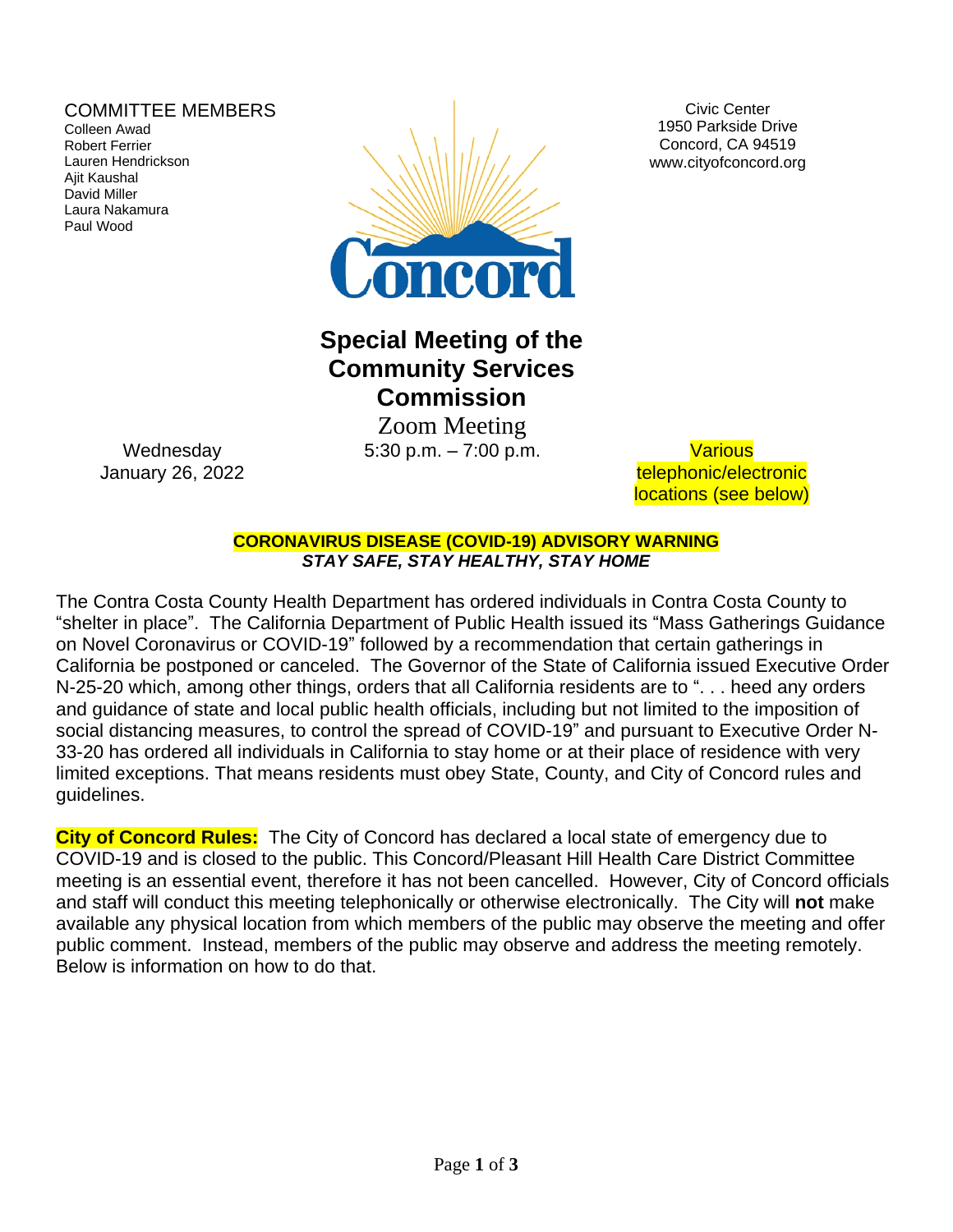To view the meeting remotely, from a PC, Mac, iPad, iPhone or Android device: www.zoom.com

Join Zoom Meeting

https://cityofconcord.zoom.us/j/83161907499?pwd=cGFFeHE3ZEs1UVo0T1I0Qy9yME w4dz09

Meeting ID: 831 6190 7499 Passcode: 640687 One tap mobile +16699006833,,83161907499#,,,,\*640687# US (San Jose) +13462487799,,83161907499#,,,,\*640687# US (Houston)

Dial by your location

 +1 669 900 6833 US (San Jose) +1 346 248 7799 US (Houston) +1 253 215 8782 US (Tacoma) +1 301 715 8592 US (Washington DC) +1 312 626 6799 US (Chicago) +1 929 436 2866 US (New York) 888 475 4499 US Toll-free 877 853 5257 US Toll-free Meeting ID: 831 6190 7499 Passcode: 640687 Find your local number: https://cityofconcord.zoom.us/u/kGUTkguU6